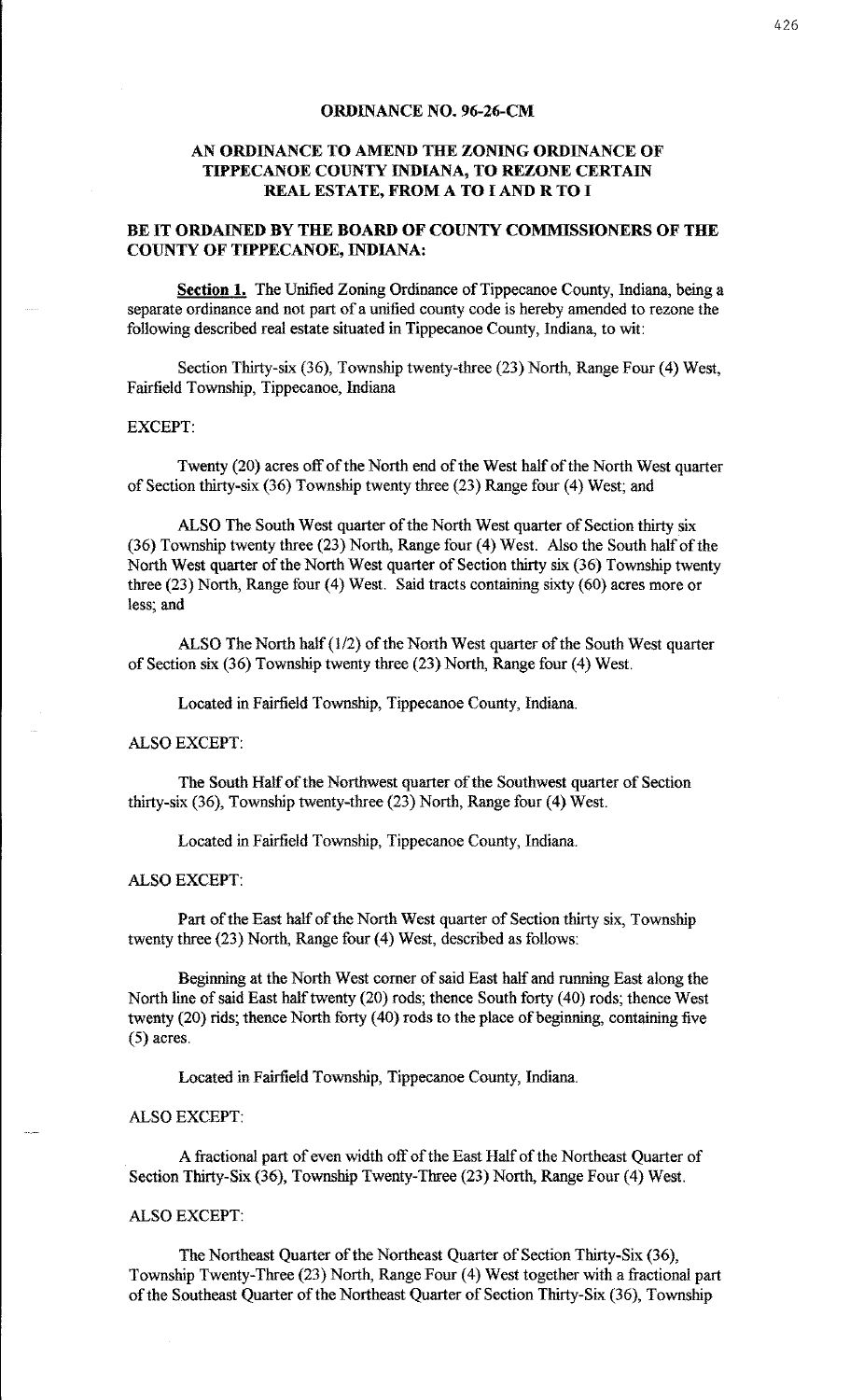Twenty-Three(23) North, Range Four (4) West together totalling (sic) 58.115 acres more or less all in Fairfield Township, Tippecanoe County, Indiana.

## ALSO EXCEPT:

A tract of land in the East Half  $(1/2)$  of the Northeast Quarter  $(1/4)$  of Section thirty-six (36), Township Twenty-three (23) North, Range Four (4) West. Commencing at a point 116/5 feet North of the Quarter Section line of Section 16 and 660 feet West of the East boundary of Section 16; thence North 330 feet to a point; thence Westerly to the Quarter Quarter Section line to a point which is 621.5 feet North of the East West Quarter (1/4) Section line; thence South 330 feet to a point; thence Easterly to the point of beginning, containing 5. 0 acres

# ALSO EXCEPT:

A part of the East half of the Northeast quarter of Section Thirty-Six (36), Township Twenty-Three (23) North, Range Four (4) West, described as follows, to-wit:

Beginning at a point in the East line of the East half of the Northeast quarter of said Section Thirty-Six (36) that is Three Hundred Forty-One and 5110 (341.5) feet North of the Southeast corner, thence in a Westerly course to a point in the West line of said East half that is Two Hundred Ninety-One and 5110 (291.5) feet North of the Southwest corner; thence North on and along said West line Three Hundred Thirty (330) feet; thence in an Easterly course to a point in the East line of said East half that is Three Hundred Thirty (330) feet North of the place of beginning.; thence South on and along said East line Three Hundred Thirty (330) feet to the place of beginning, containing Ten (10) acres, more or less.

Except a tract of land in the East half  $(1/2)$  of the Northeast quarter  $(1/4)$  of Section Thirty-Six (36), Township Twenty-Three (23) North, Range Four (4) West.

Commencing at a point 316.5 feet North of the quarter section line of Section 36 and 660 feet West of the East boundary of Section 36; thence North 330 feet to a point; thence Westerly to the quarter quarter section line to a point which is 621. 5 feet North of the East West quarter section line, thence South 330 feet to a point, thence Easterly to the point of beginning, containing 5.0 acres.

### ALSO EXCEPT:

A part of the east half of the southeast quarter of section thirty six (36) township twenty three  $(23)$  north, range four  $(4)$  west, described as follows:

Beginning at a boat spike on the east line of said southeast quarter of section 36- 23-4, said point being 1156.80 feet north of the southeast corner of aforesaid quarter section; thence north 0° west along the aforesaid east line and the centerline of County Road #500 E, a distance of 280.90 feet to a boat spike; thence north  $88° 42'$  west a distance of 196.50 feet to an iron pipe; thence south 0° 48' west a distance of 285.75 feet to and iron pipe; thence north 89° 12' east a distance of 200.40 feet to the place of beginning containing 1.29 acres, more or less.

Located in Fairfield Township, Tippecanoe County, Indiana.

## ALSO:

Part of the Northwest fraction of Section Thirty-One (31), Township Twenty-Three (23) North, Range Three (3) West, being part of the Shaw and Company "Big Farm" as referred to in Deed No. 74, p. 2771 all being West of Interstate 65.

**Section** 2. The real estate described above should be and the same is hereby rezoned from A to I and Rl to I.